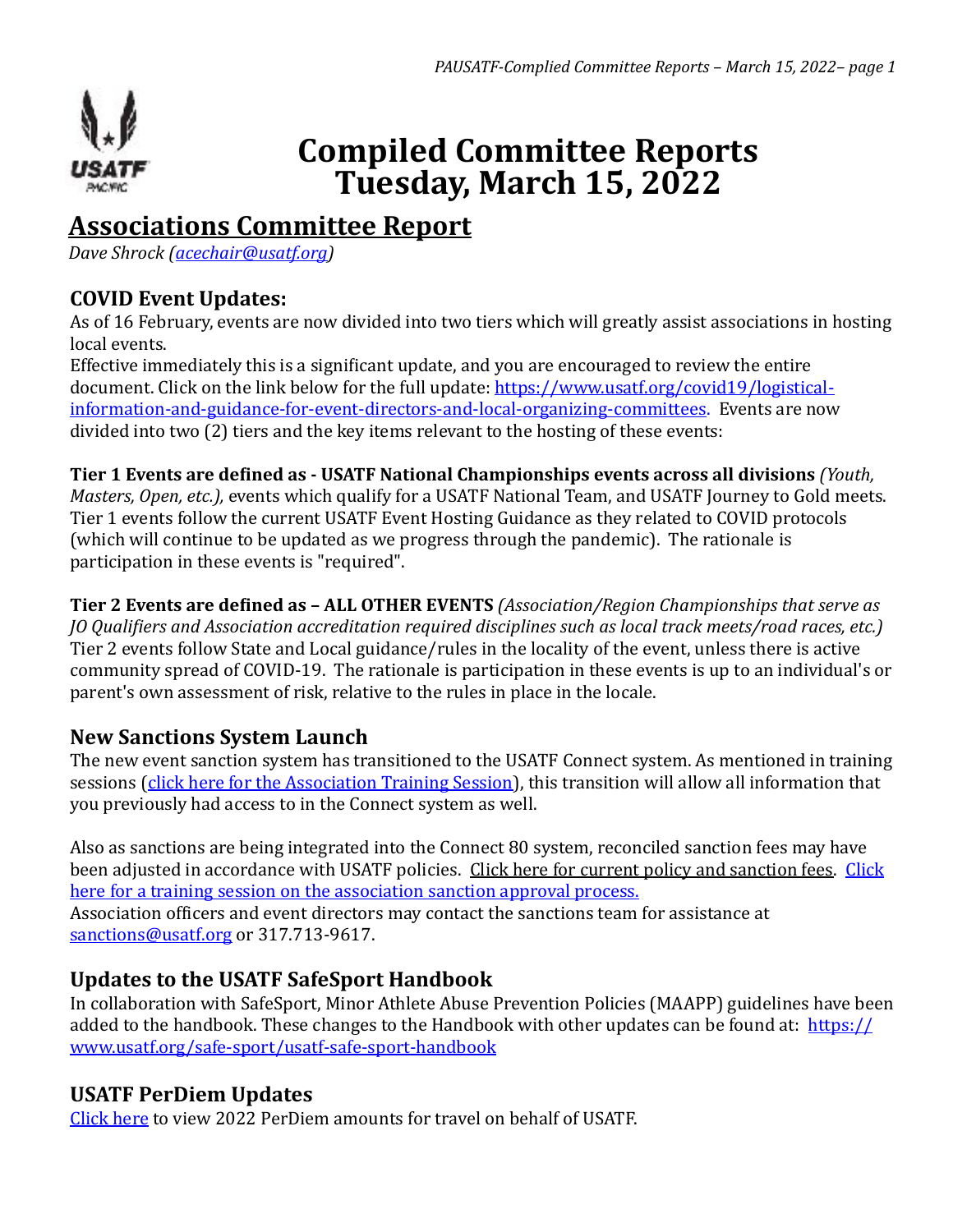## **Coaches Committee Report**

*Dave Shrock [\(coaches@pacific.usatf.org\)](mailto:coaches@pacific.usatf.org)*

### **Coaches Badges**



Thanks to an Associations Grant, the Youth Committee lead by LaDonna Aubert, with the assistance of Cris Houston and Dave Shrock, continues to offer a coaches badging program to better protect our athletes by identifying 3-step compliant coaches. Since it's start one year ago, 96 coaches have taken advantage of this free program and ordered badges. Additional members coaches who also have a current background screen and SafeSport certificates may apply at: https://forms.gle/914hcCKbCyL7NypRA. All cards will be available at the PA Youth Top 8 Meet.

## **LDR Committee**

*Danielle Domenichelli (*[danielle@runsra.org](mailto:danielle@runsra.org)*)*

2022 is expected to see a near normal return to competition for the MUT, Road, and XC Grand Prix.

#### MUT

Participation in the 2021 MUT series was as usual and aligned with the past once races got going again. The 2022 MUT series will have 13 races, with 2 already having been completed. No'to'mom 100K is canceled due to low registration numbers.

#### Road

In 2021 the first half of the year was canceled for the Road Grand Prix, which resulted in Road Grand Prix overall scoring cancellation, however Freedom Fest 5k, Clarksburg Half, CIM, and Christmas Relays were still competed with PA scoring and PAUSATF only prize money. Since there was no Grand Prix for 2021, the comps earned in 2019 deferred to 2022. The 2022 Road Grand Prix is mostly finalized, with just the Great Race unsure if they will be able to hold the event in 2022, which will result in either 10 or 11 races on the 2022 Grand Prix. The Redding 10-mile was March 5th. Numbers were down quite a bit from years past, but it was good to see a return to the Road Grand Prix. The Oakland 10k is coming up on March 20th and although the race is sold out, PAUSATF athletes can still sign up through a link obtained from the race. SACTOWN 10 is April 3rd and will also serve as the USATF Masters National 10-Mile Championships. Also to note, CIM is submitting a bid to host the 2022 USATF Marathon National Championships, which is expected to be accepted and become official in the next few weeks.

#### XC

Cross Country 2021 was very successful. There were no cancellations. Number of participants recovered well over the course of the season. Some of the races had slightly less participants than previous years, but all meets were executed well with positive participation feedback. PAUSATF XC Championships was competed with the start and finish line on the polo field track because of SF parks needing to let the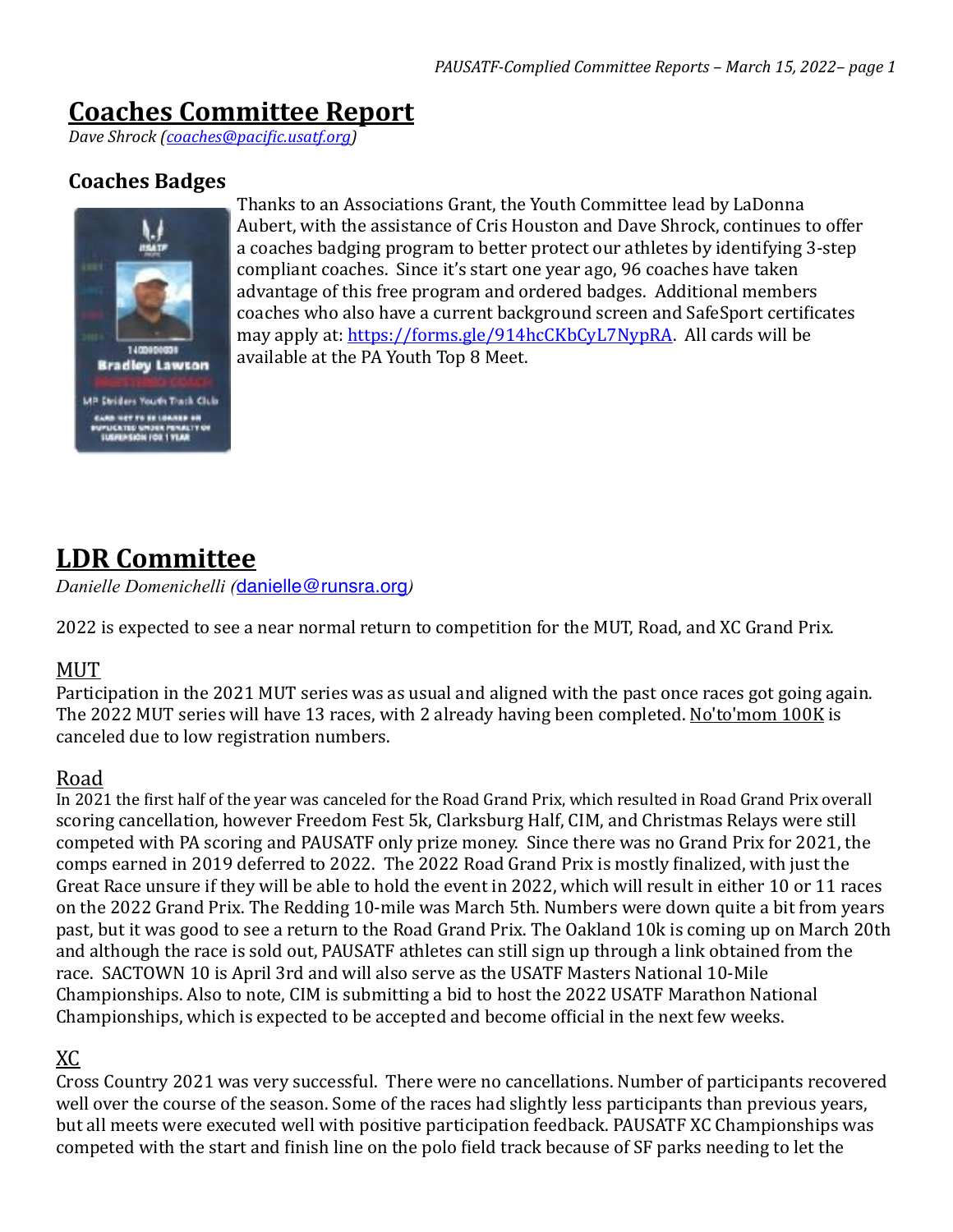meadow recover from an event in the weeks before. Meet management was able to make the quick changes to allow for a great championship race. PAUSATF Championship participant numbers were slightly down, 410 in 2021 compared to 467 in 2019, but excitement for championship running was high and the race went very well. Looking forward to the 2022 season starting up in August, culminating with the USATF Club XC Nationals in Golden Gate Park.

## **Masters T&F Committee Report**

*Joy Upshaw (*[coachjoyupshaw@gmail.com](mailto:coachjoyupshaw@gmail.com)*)*

**REVIEW:** PA Masters email blast went out to ALL members March 7, 2022. Info included:

- Review of 2021 award winners with their stats
- Info encouraging members to check PA website and the upcoming competition calendar.
- Provided resource emails for members: nationalmastersnews.com, usatfmasters.org & mastersrankings.com
- Encouraging members to expand their knowledge of our sport and become an OFFICIAL: included contact info of lead official & certification info.

#### **THIS WEEK:**

USATF MASTERS INDOOR TRACK & FIELD CHAMPIONSHIP, The ARMORY in NYC March 17-20th.

#### **UPCOMING:**

We were approached by the **West Region Masters Coordinator** wanting to know if we were interested in holding a joint **Pacific Association / West Region Masters Championship.** Both the Masters West Region Coordinator and the PA Masters Committee prefer a Sunday, Autumn meet. To pair with the Masters Region meet is advantageous to the PA for the following:

- More entrants to the meet, the Region takes no money from the meet, so after expenses, the Association keeps the money
- Cost to the PA to host the meet is less as, the West Region is allotted \$3000 per the National MTF Committee for their Championships
- The National MTF committee wants the Regions to move their meets around their regions rather than constantly hosting them in one place... good optics for the PA with the National Office, and a potentially bigger attendance draw as the West Region meet has not been held in Northern California in nearly twenty years.
- Both officials and venues are much easier to secure in the Fall
- Masters TF Athletes are still in shape in the fall and looking for meets.

In 2022, The National Senior Games are mid-May, the World Masters Championships are late June to mid-July, the USATF Masters TF Championships are the end of July to Aug 1, there are several large Masters meets annually in **October**, it only makes sense for the PA to find a September, or November date to serve the masters TF community's needs.

Other Masters Associations, to save on expenses and alleviate some of the challenges of securing venues, do this: Colorado Association / Mid-America Region Championships New York/New Jersey Association / East Region Championships

Options: We can open the meet to Open athletes, although Masters now recognizes the 25-29 age group and includes them at all USATF Meets, so those who are not elite level now have competitions..

#### EXCITING YEAR AHEAD! 2022!